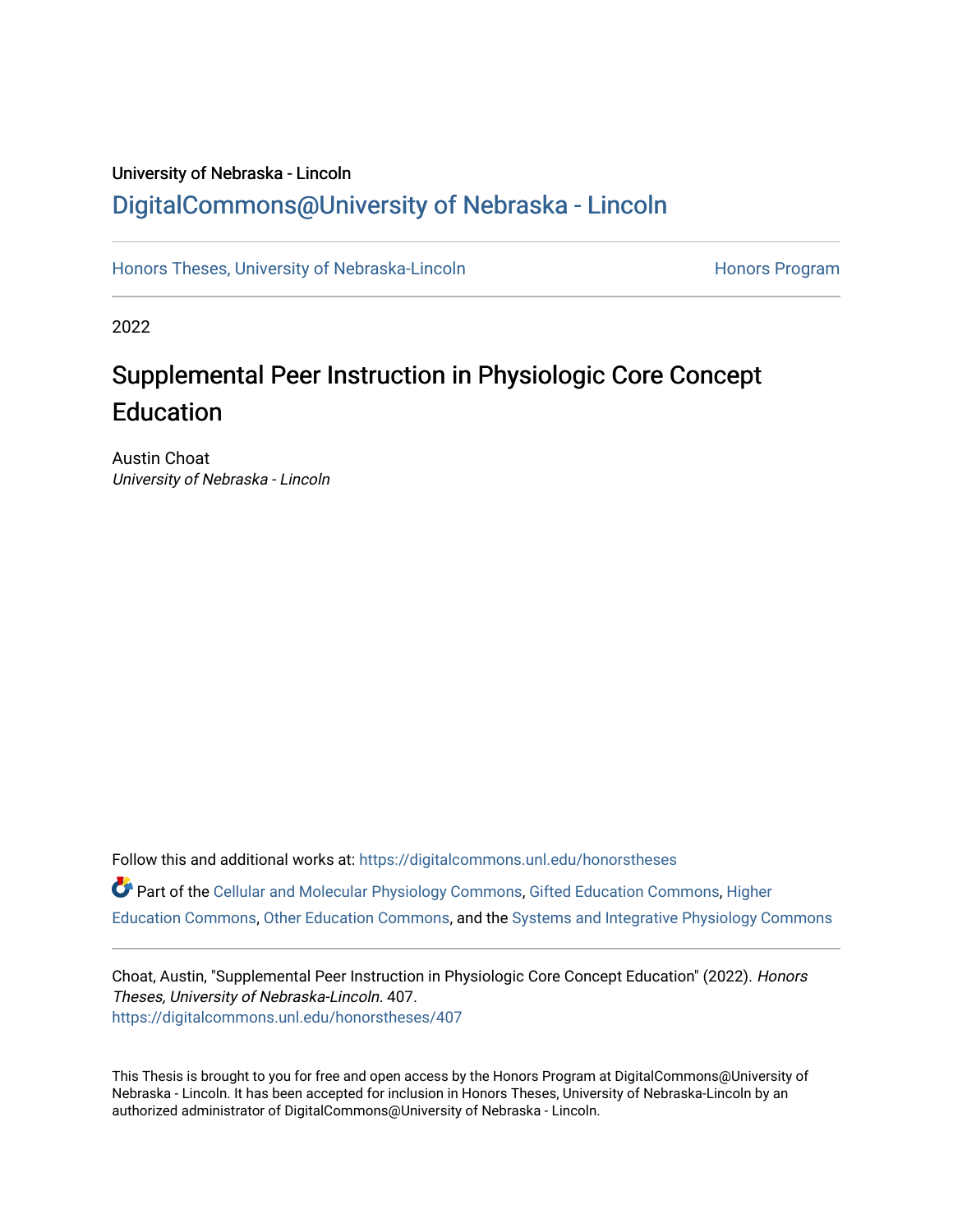### SUPPLEMENTAL PEER INSTRUCTION IN PHYSIOLOGIC CORE CONCEPT EDUCATION

An Undergraduate Honors Thesis Submitted in Partial fulfillment of University Honors Program Requirements University of Nebraska-Lincoln

By Austin Choat, BS Integrated Science College of Agricultural Sciences and Natural Resources

March 3, 2022

Faculty Mentors: Kim Hansen, PhD, School of Biological Sciences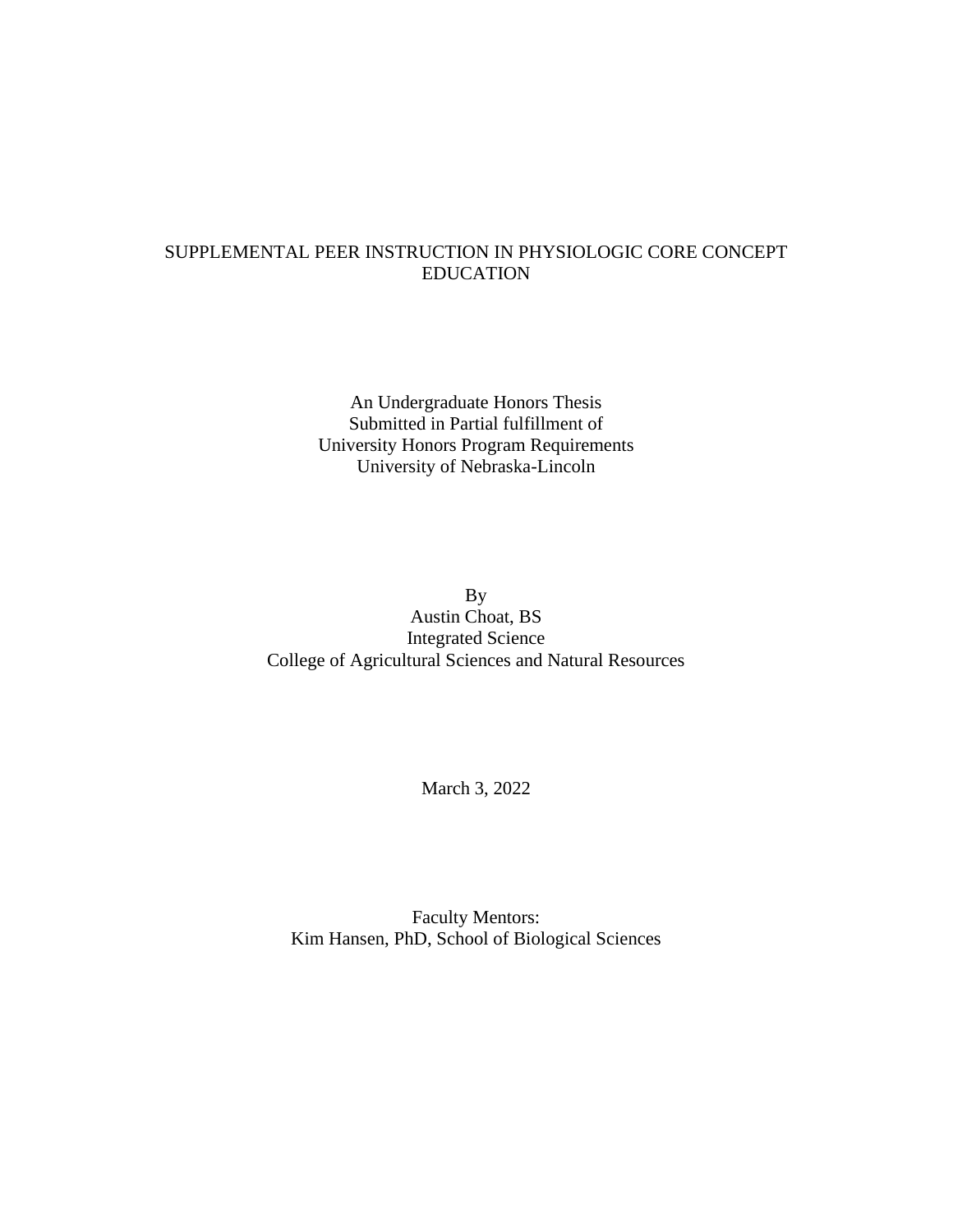#### **Abstract:**

The objective of my thesis project was to create and research the importance of supplemental learning videos within core physiological concepts identified by the Advancement of Physiological Principles for the purpose of assisting Dr. Kim Hansen in better educating students with less extensive foundational knowledge of chemical and biological sciences. Through researching the benefits of peer instruction, identifying core physiological concepts crucial to wholistic physiology education, and describing a student population hypothesized to benefit substantially from the work, I created educational videos to aid Dr. Hansen in her work as an educator and in the educational research she is striving to complete. Video topics included concepts such as cellular cycle, membrane transport, membrane potentials, the endocrine system, and the countercurrent multiplier system.

Key Words: Physiology, Peer Instruction, Education Research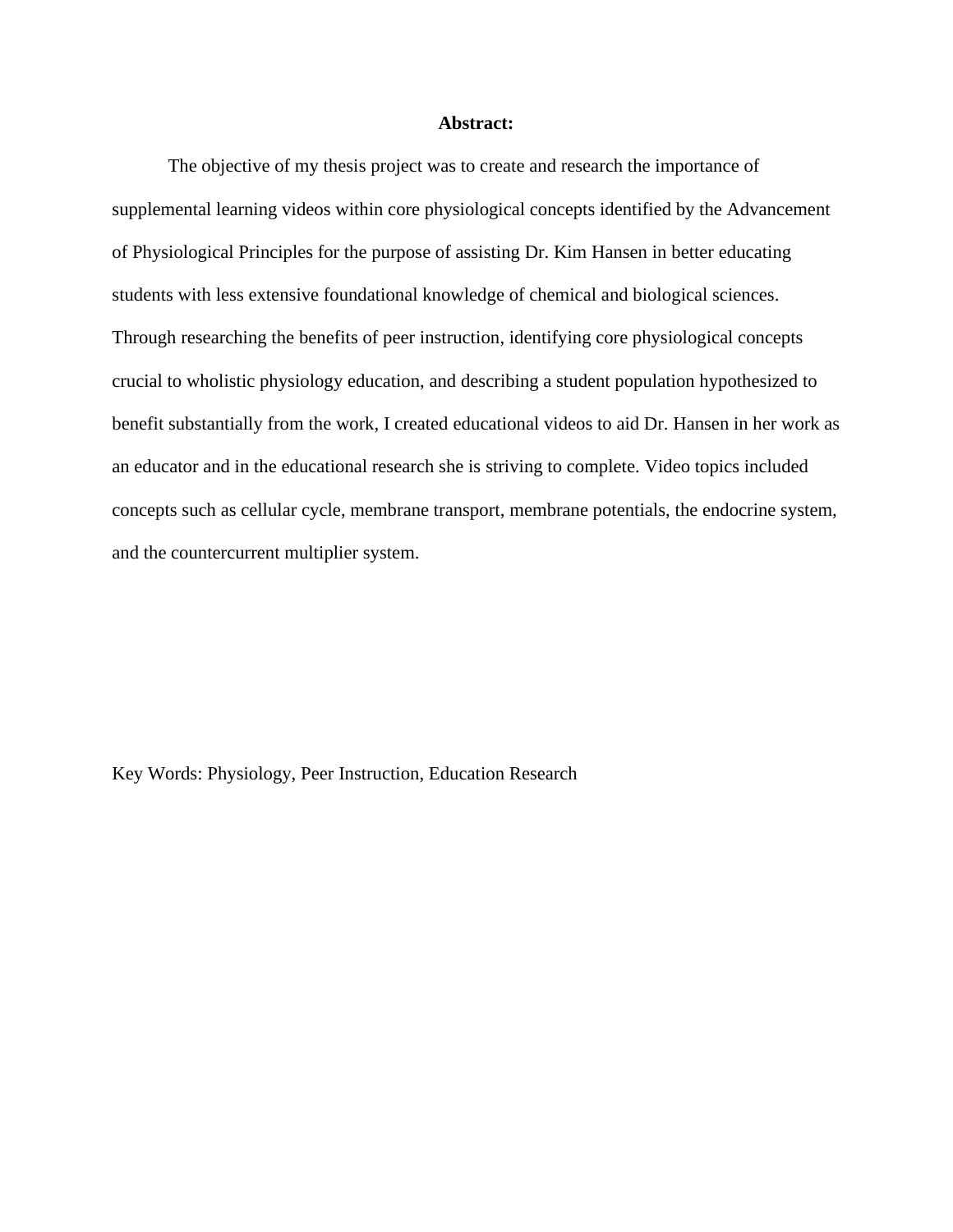## **Supplemental Peer Instruction in Physiologic Core Concept Education Introduction:**

The creative project I completed for my honors thesis is based on several principles for a successful physiology classroom. The first comes from research that demonstrates the benefits from peer instruction. The second is rooted in core physiology concepts and research to discover the most beneficial ways to bring them into course instruction. Finally, the third is an ongoing investigation from Dr. Hansen to determine if students with less foundational science course experiences are put at a disadvantage in her physiology courses. All these principles and guiding questions are what led me to create supplemental learning videos for Dr. Hansen's physiology course. Dr. Hansen will utilize these videos as additional resources for her students to access to promote a better understanding of physiology concepts throughout the semester.

#### **Project Research:**

Peer teaching has been a popular area of educational research. The question educators want to know is if, and how, students learn from peer instruction and what differences exist between faculty teaching and peer teaching. It is not contested that a "student-teacher" benefits greatly from explaining concepts to their peers. Explaining information to peers allows a student to gain a deeper conceptual understanding of topics and creates the opportunity for the "studentteacher" to integrate new and old knowledge in meaningful ways (4). As a student who has had many opportunities to tutor friends in classes, I can attest to the monumental impact teaching has on my own understanding of course materials. However, the videos I created were not designed to aid my own understanding of physiology, but research shows that there are benefits to providing peer teaching in addition to faculty instruction.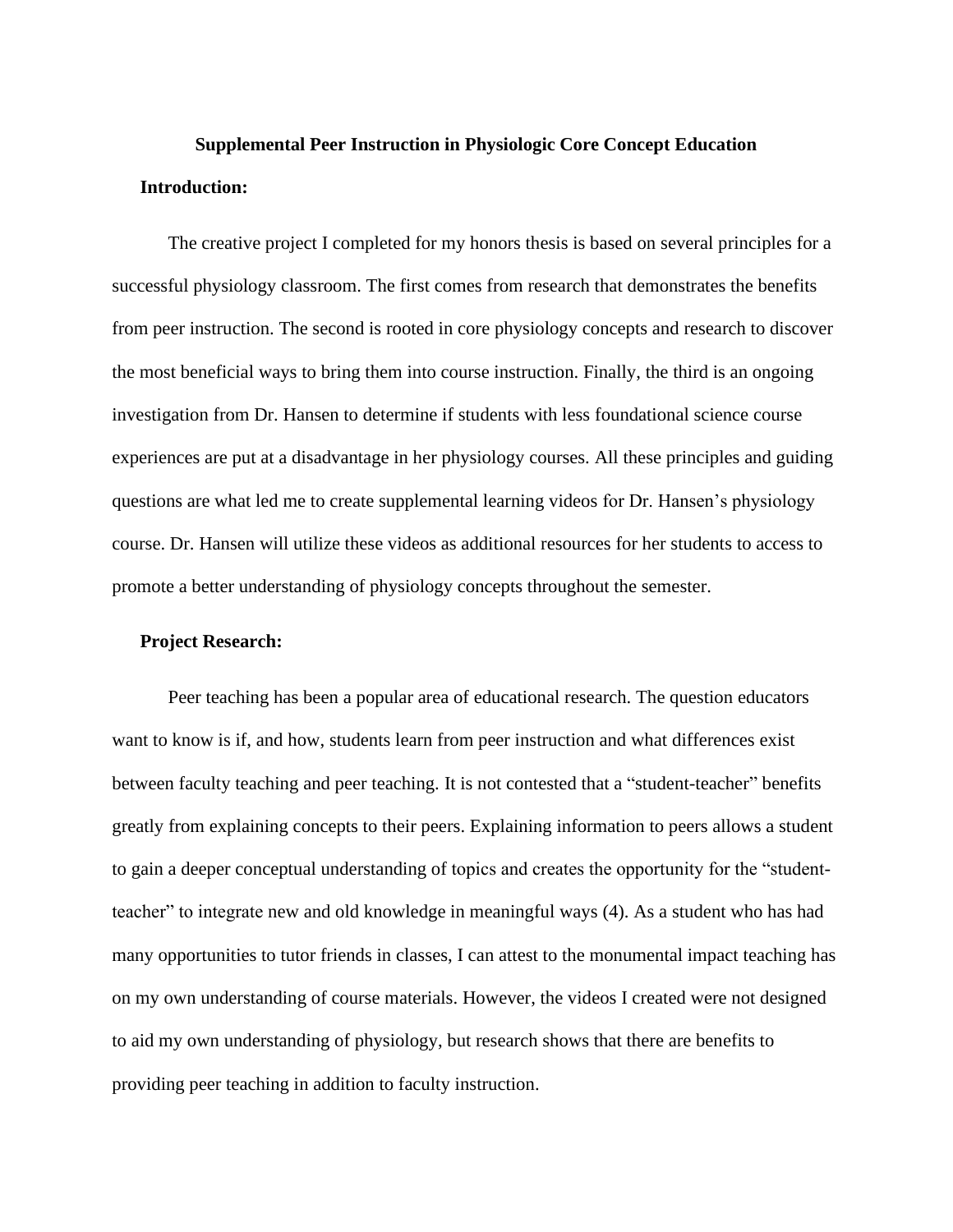Peer instruction leads to benefits of developing generic academic skills. In an analysis review, Stigmar (4) finds teaching benefits related to "critical thinking, learning autonomy, motivation, and collaborative and communicative skills" and finds that peer teaching programs can reduce dropout rates as well as "create a low-risk environment" for students to ask questions. Bath, Smith, Stein, and Swann (1) found discipline knowledge skills to be developed in addition to students' ability to gain generic skills as a result of peer teaching. Stigmar (4) does not find peer learning to "result in greater academic achievement gains" over faculty instruction, such as improving course grades. However, when used in conjunction with regular course teaching, peer instruction is a valuable tool for a professor to take advantage of.

To make the best use of peer teaching in Dr. Hansen's physiology course, we identified specific topics to focus the videos on. Michael and McFarland (3) defined a list of core physiologic principles in 2011. It is an active area of research to determine how implementing these principles into curriculum improves student understanding and what the best method of implementation is. Advances in Physiology Education is actively seeking educators to share their methods of integrating core concepts into their courses to determine how it may benefit longterm student understanding of physiology. Dong and Sun Goh identify that creating digital learning resources meets the demand of students today due to the technological orientation of most students (2). They specify that "videos can cater to different levels of student experience in education. In undergraduate medical education, videos can be used to anchor basic science courses" (2).

Dr. Hansen's hypothesis is that offering peer-made supplemental instruction materials focused on these core concepts will provide improvements to student success. As a student who has previously taken her class, I have the benefit of experiencing topics that were particularly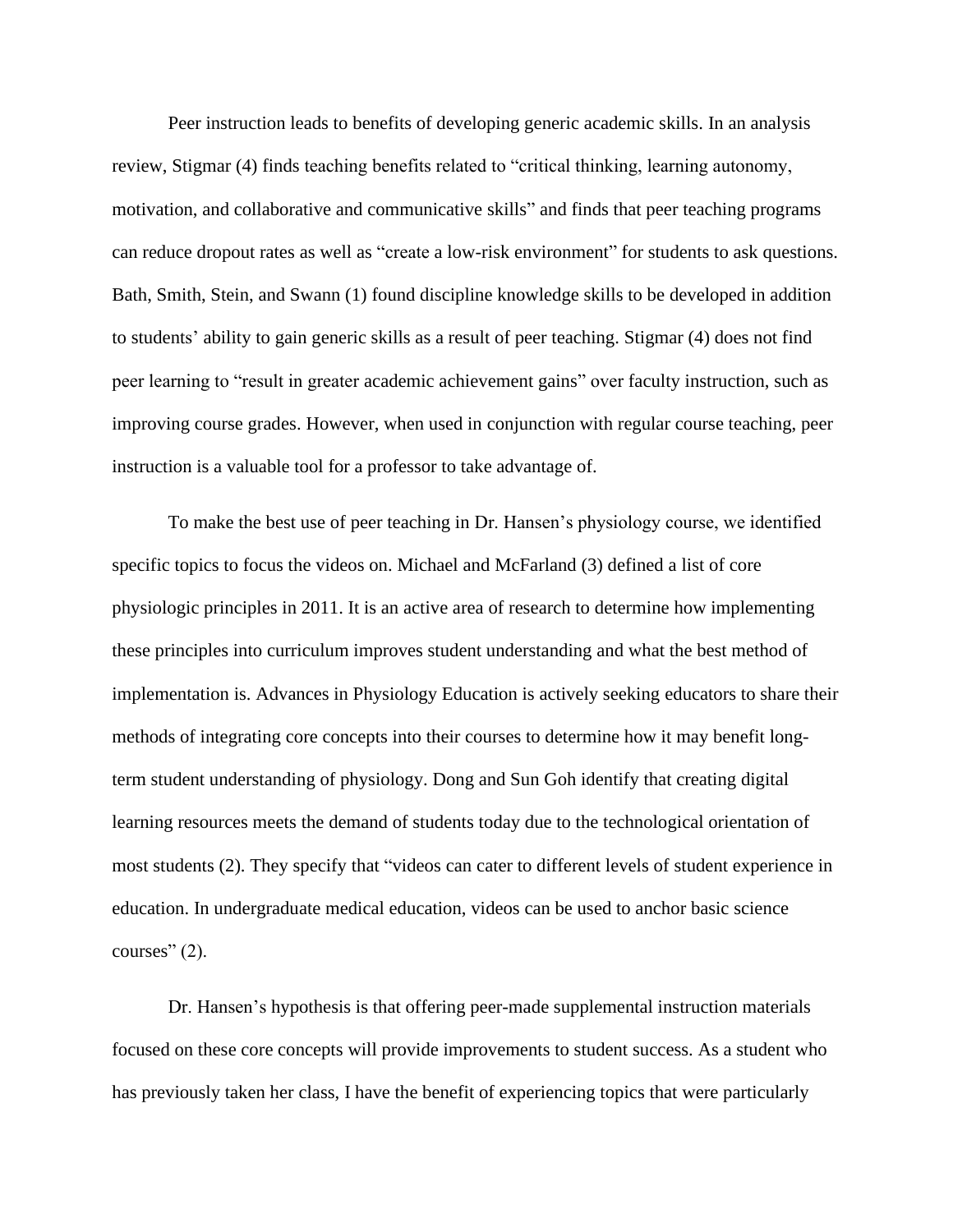difficult to understand myself. This provides me the opportunity to specifically highlight those areas in the materials I have created. She has a particular interest in the benefits for students who have taken fewer chemistry and biology courses before enrolling in her course, as many of the core physiology principles rely heavily on a solid understanding of concepts from those introductory courses.

Dr. Hansen has seen a variety of students in her classroom, most of whom are pursuing careers in healthcare. What she has noted in her lectures is that students pursuing careers that have shorter educational requirements will be enrolled in her physiology course with substantially less foundational science coursework. As an example, many students pursuing fouryear professional schools will enroll in her course with two full years of chemistry, a full year of biology, a semester of biochemistry, and several other general science courses already completed. Students pursuing shorter educational paths, such as nursing students, often have only one semester of chemistry and one to two semesters of biology before enrolling in her course. Additionally, these students are often enrolled in her course earlier in their education, giving them less experience at the undergraduate level before taking a course that can be challenging.

Dr. Hansen wants to explore whether the students that tend to have a more difficult time succeeding in her course are the students without as much science background. In order to do this effectively, she needs to have materials that explain the basic principles and concepts of biology and chemistry that relate to various physiologic processes created to see if the supplemental information creates a difference in student success. If her hypothesis is correct, students lacking extensive, multidisciplinary science foundations are the students that will benefit the most from additional help.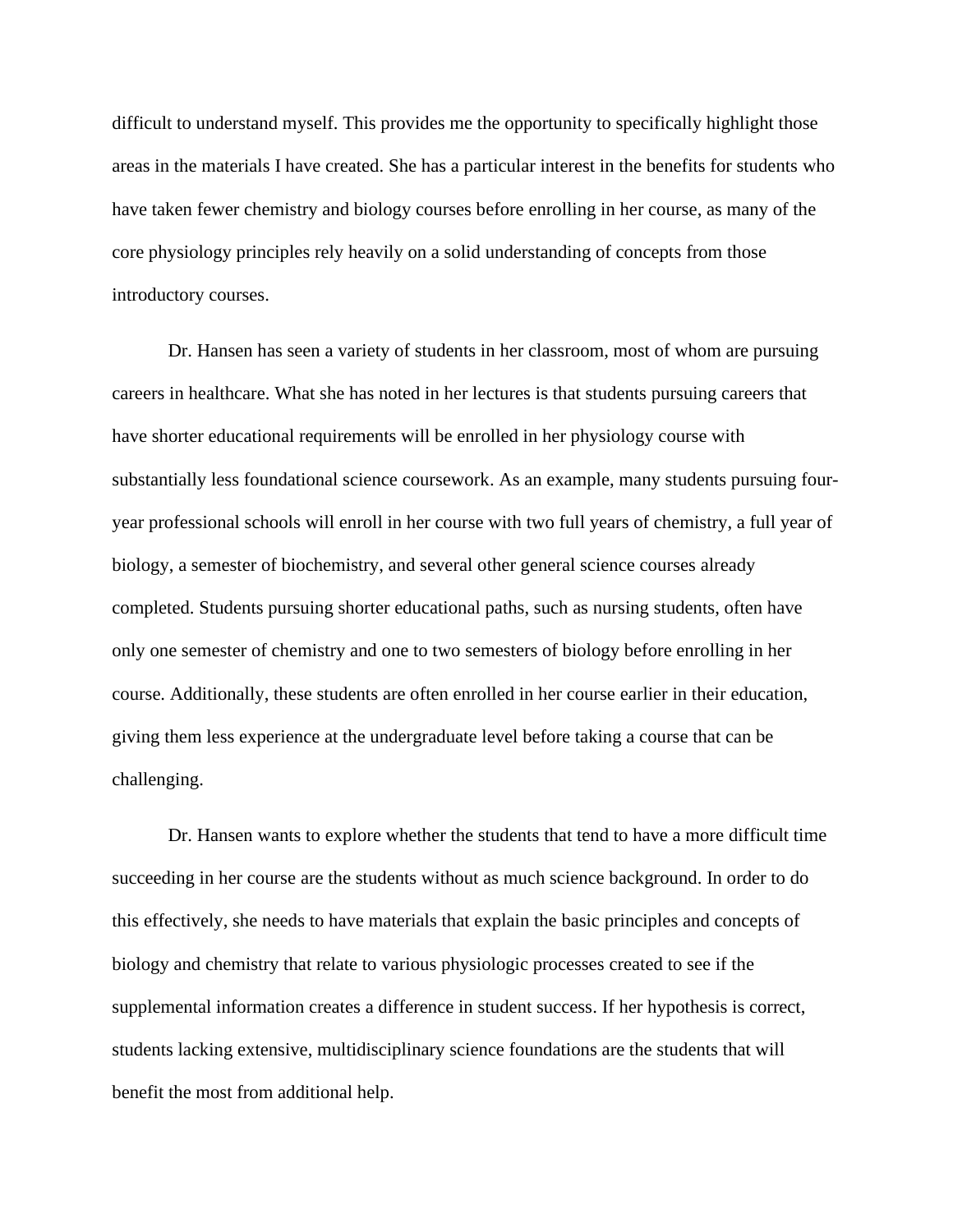#### **Work Completed:**

My work with Dr. Hansen thus far has been to assist her by creating some of the supplemental resources she will use to determine if providing extra teaching for the core principles identified by Michael and McFarland will provide benefits to the students with fewer foundational science courses. The resources I have created are supplemental instruction videos that cover several core topics. The hope is that by providing student made resources, her physiology students will benefit from peer instruction of the core concepts. My videos are structured to be similar to the teaching done in recitation classrooms.

Chaoyan Dong and Poh Sun Goh developed a list of tips for creating and using educational videos in 2014. Several of the suggestions that they provide for effective videos are exactly what I did when creating my videos. Some tips include "identifying the target students," "orienting viewers to the video content," "integrating lecturer images," "avoiding cognitive overloading," and "limit video duration" (2). The ideal video as defined by Dong and Sun Goh is a short video covering information concisely and in a familiar way to specific students. These are all factors that I took into consideration when creating my videos and aspects that will make my videos more impactful.

I selected my video topics from the core principles that Dr. Hansen provided me with, and as mentioned before, the topics I chose to cover were the ones that I felt to be confusing when I was enrolled as a student in physiology. Utilizing course materials, online resources, and Dr. Hansen, I evaluated my understanding of the topics I selected to teach in the videos. I utilized screen recording software and my personal laptop to record and followed the outline I created for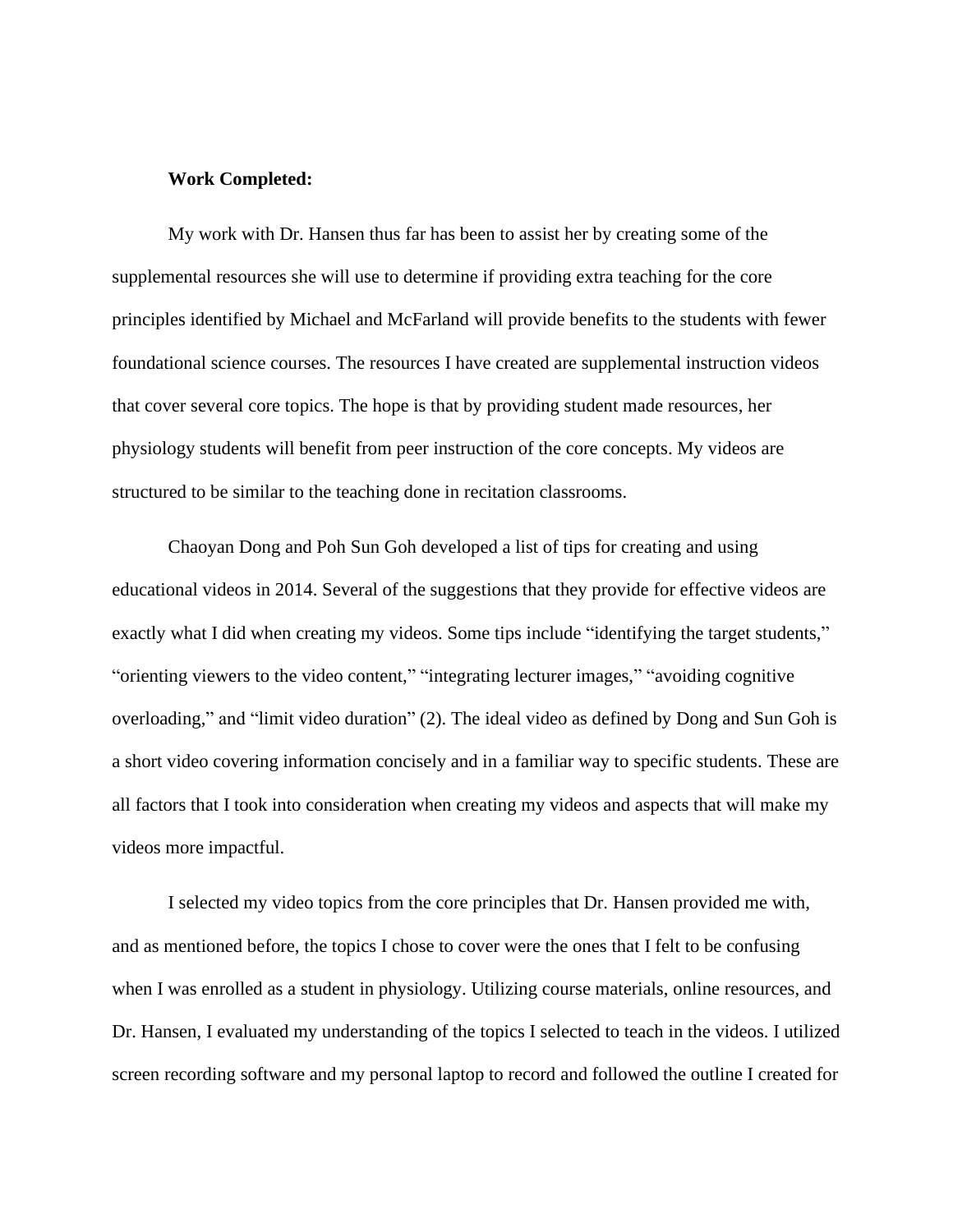each topic. In each video, I created my own drawings to explain the concept. This allows students to be able to draw concepts for themselves, which more sophisticated learning videos containing animations make more difficult. As I discussed my topic outlines and plans for the videos, Dr. Hansen encouraged simplicity. She emphasized that "fancier" resources exist online already, so creating materials that were basic and focused on her course specifically would be the most beneficial to provide for her students.

Upon graduation, I will continue to work with Dr. Hansen to compile student statistics and create additional learning materials as she identifies the best strategies to educate her students. Dr. Hansen has a powerful passion for education and believes that she has the resources and information at her disposal to continue pushing for more effective teaching. Groups such as Advances in Physiology Education are evidence for the importance of continuing to evaluate current methods of teaching physiology. The discipline currently lacks specific guidelines for departments to ensure adequate student learning is accomplished. Through the work of individual professors, such as Dr. Hansen, this will continue to be explored and improved upon.

#### **Conclusion:**

The intention of physiology education reaches far beyond simply memorizing information for an exam. Students enrolled in Dr. Hansen's physiology course are future care givers, biomedical researchers, and pioneers of medicine. Therefore, it is crucial for the education that they receive in her lectures to be achievable and sustainable knowledge for every student that desires to succeed. Dr. Hansen's responsibility is to provide them with the resources to attain this knowledge in a way that will last the entirety of their educational advancement and professional career. It is my hope that the research and effort invested into creating my videos will result in successful tools for her to accomplish this task.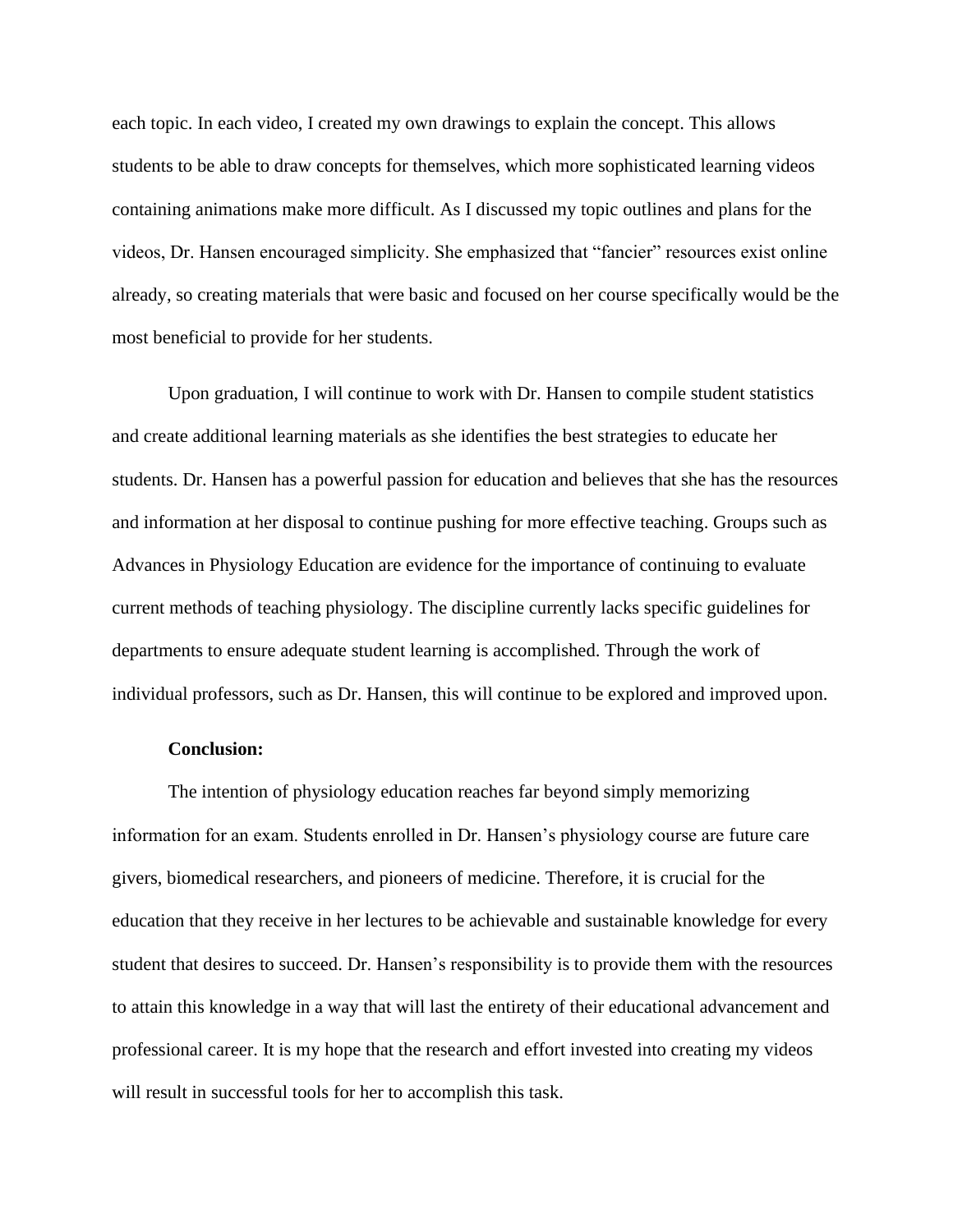### **Links to Supplemental Learning Videos:**

Cell Cycle: <https://use.vg/eqwBbp> Countercurrent Exchange: <https://use.vg/2RM2wV> Membrane Potential: <https://use.vg/JAXGrs> Endocrine System:<https://use.vg/Q2mlru>